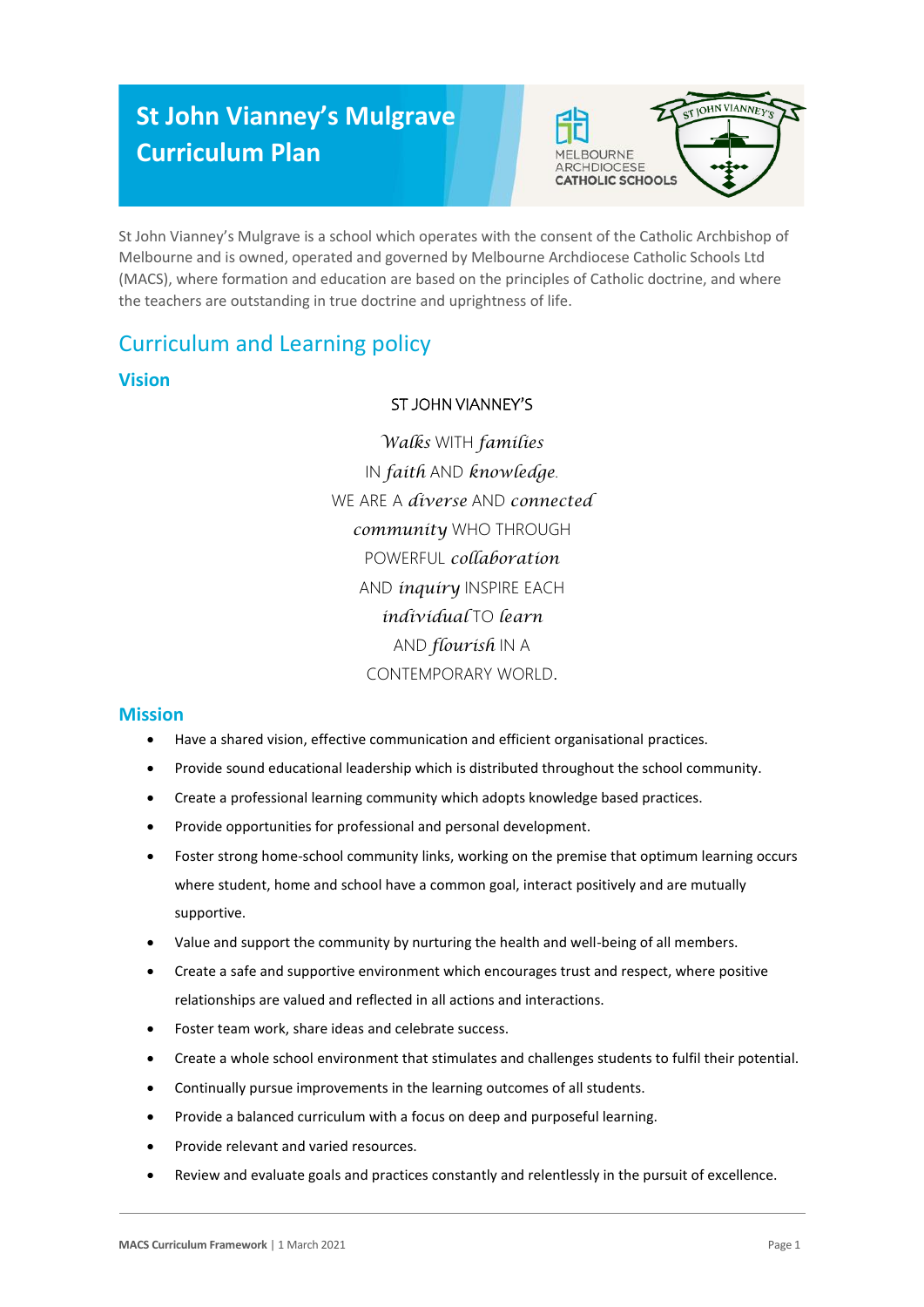Assess student learning systematically and authentically to ascertain standards and inform future practice.

#### **Purpose**

To optimise student learning through the implementation of the Victorian Curriculum across each learning area from Foundation – Year 6, in a manner consistent with system requirements and locally identified needs.

The Victorian Curriculum is the Foundation to Year 10 curriculum for Victorian government and Catholic schools for implementation from 2017. The Victorian Curriculum reflects Victorian priorities and standards for F–10 and incorporates the Australian Curriculum. It defines what it is that all students have the opportunity to learn as a result of their schooling, set out as a series of learning progressions. Se[e https://www.vcaa.vic.edu.au/curriculum/foundation-10/Pages/default.aspx.](https://www.vcaa.vic.edu.au/curriculum/foundation-10/Pages/default.aspx)

The Victorian Curriculum F–10 recognises that increasingly, in a world where knowledge itself is constantly growing and evolving, students need to develop, in addition to discrete discipline knowledge and understanding, a set of skills, behaviours and dispositions, or general capabilities, that apply across discipline content and equip them to be lifelong learners able to operate with confidence in a complex, information-rich, globalised world.

The St John Vianney's Mulgrave Curriculum Plan has been developed in light of the directions for Catholic education and principles of curriculum from the *Horizons of Hope* education framework: Catholic schools provide an excellent holistic education centred on the students and engaging them in authentic, purposeful learning; and incorporating the philosophy of the Victorian Curriculum F–10 and the Religious Education Curriculum Framework.

The curriculum is a statement of the purpose of schooling and defines what it is that all students have the opportunity to learn as a result of their schooling.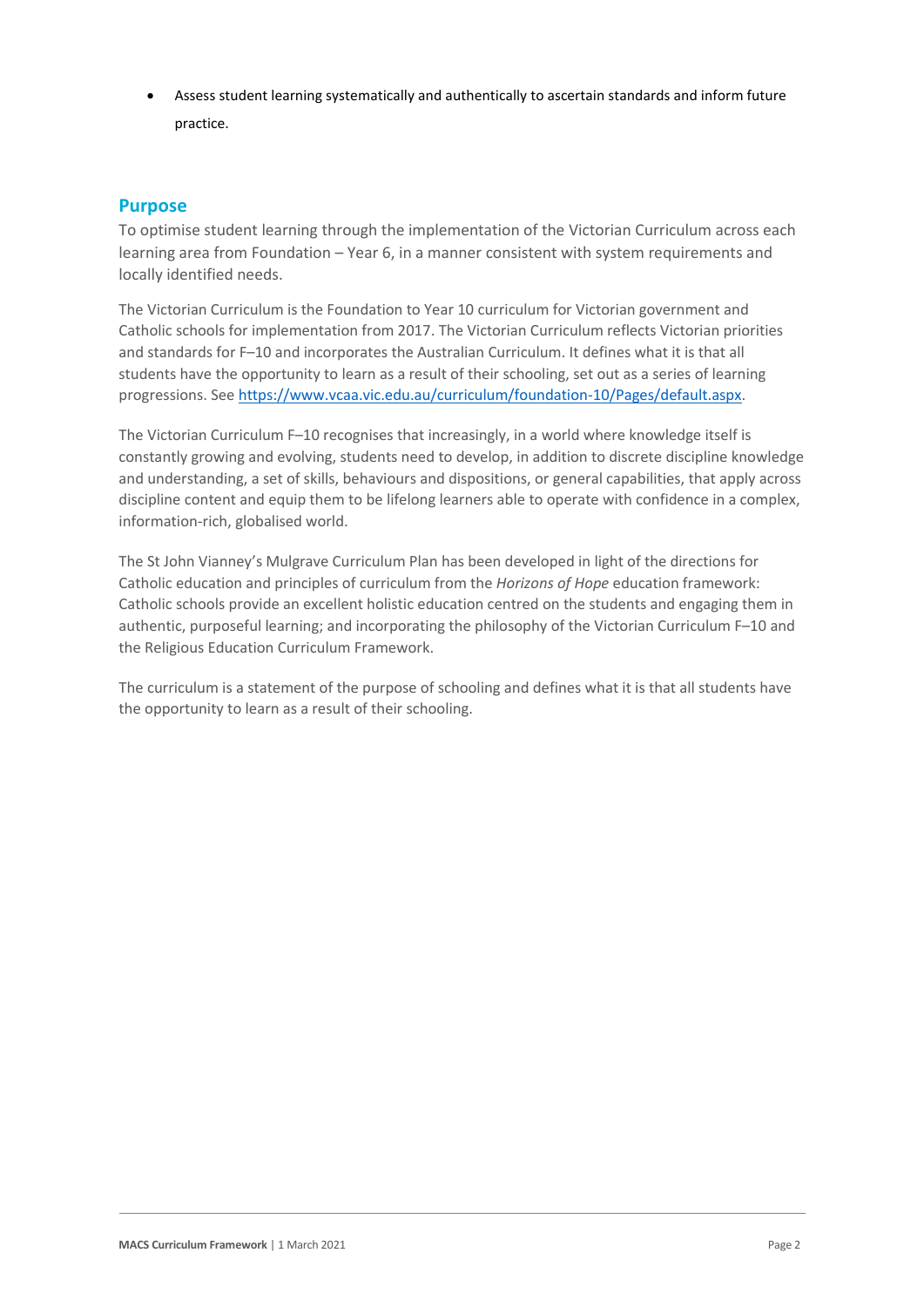# **Principles**

At St John Vianney's Mulgrave:

We ensure that planning evolves in response to student needs and interests through negotiation of learning outcomes and relevant assessment criteria providing knowledge, support, differentiated teaching and a personalised provision.

We are committed to targeted, explicit teaching to ensure the achievement of outcomes and design approaches that empower our students to reach their full potential.

We are committed to emerging technologies to enhance learning, foster collaboration and encourage creativity.

### Scope

Our school curriculum defines what it is that all students have the opportunity to learn as a result of their schooling at St John Vianney's Mulgrave.

At St John Vianney's Mulgrave, curriculum is enriched by the values, beliefs, perspectives and experiences of each member of the learning community when they engage actively with Catholic understandings of the human person. This orientation towards the person means that the process of curriculum design is shared with students, creating within them a sense of ownership and self-efficacy as learners. Our learning community fosters the conditions for students to have a voice in the design process, allowing them to make decisions about what they need to know and when.

## Implementation

St John Vianney's Mulgrave will implement the curriculum by:

The school will maintain a consistent approach across all levels in the planning and the teaching of the content of the Victorian Curriculum

The school community will be informed of curriculum direction and implementation across the school via the Annual Report to the Community

The Curriculum Leaders will lead the staff in the development and implementation of the Victorian Curriculum from Foundation to Year 6

In doing so, all systemic timelines and reporting requirements will be met

Whole school professional development opportunities will be provided, as well as personal professional development plans developed that cater for the Victorian Curriculum understanding and implementation needs of each staff member

All teachers are required to work with their levels and at Professional Learning Team meetings to contribute to the development and implementation of guaranteed and viable Victorian Curriculum based subjects for all students and to implement student needs based lessons using agreed planning templates, assessment tools and lesson structures

Student achievement will be measured and reported to students, parents and the wider community against the Victorian Curriculum achievement standards, in each of the learning areas

All staff will participate in the collection of student achievement data and all staff will have input into school decisions resulting from interpretations of student achievement data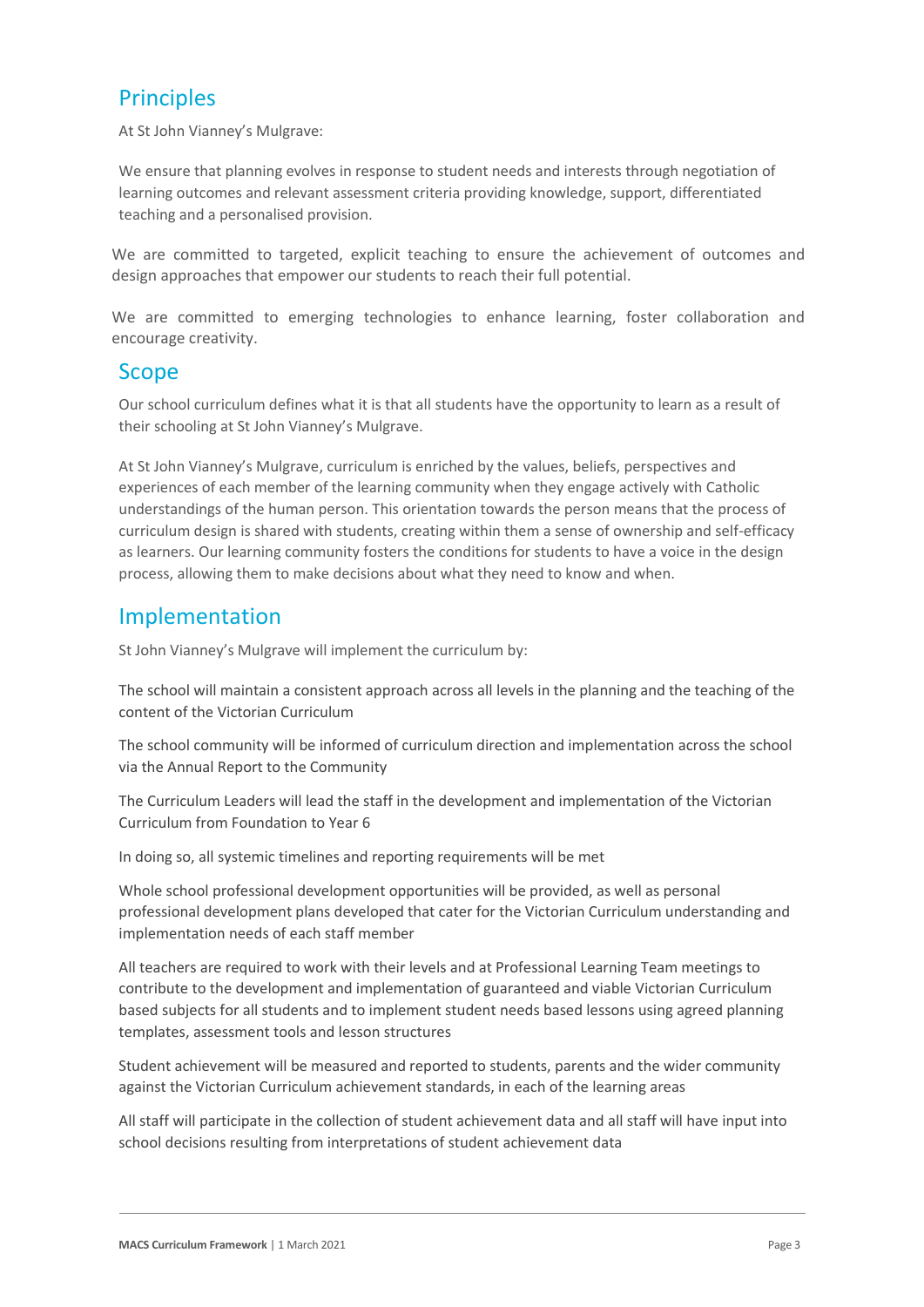Ongoing auditing will take place to ensure the knowledge, skills and dispositions of the Victorian Curriculum are being delivered

The curriculum is designed and delivered from whole-school to level planning to individual teacher plans. These are created in a collaborative and supported environment. This ensures that a guaranteed and viable curriculum is driving student learning and lifting student outcomes.

#### **Curriculum content**

The school implements the Victorian Curriculum in order to provide students with a comprehensive and cumulative curriculum from Foundation to Year 10.

The school's teaching and learning program is the school-based plan for delivering this common set of knowledge and skills in ways that best utilise local resources, expertise and contexts. Information technology is an integral part of our curriculum as a basic tool for learning. Supported by our governing body, St John Vianney's Mulgrave will develop strong processes for monitoring student progress and the application of appropriate explicit teaching and intervention strategies.

St John Vianney's Mulgrave will also take inspiration from the *Horizons of Hope* education framework. This framework supports Catholic school communities to engage in dialogue about the distinctive nature of learning and teaching, leading learning and enhancing Catholic identity in our schools. The framework is a living document that has been added to over the years with examples of practice from schools, as well as additional strategy statements in the areas of Leadership, Wellbeing, Diversity and Religious Education.

Religious Education has a central place in the curriculum at St John Vianney's Mulgrave, as it reflects our unique character of Catholic identity and focus as a Catholic school. The primary source for developing our Religious Education program is the Religious Education Curriculum Framework, developed by our governing body MACS.

### **Whole-school curriculum plan and time allocation**

The following provides an outline of the learning areas and recommended weekly time allocation across F–6. Multiple learning areas are often part of a unit and not always taught as separate subject areas. This is ensured through time allocations which are in line with recommendations of the educational authorities.

| <b>Learning Areas</b>                                                                                                                                           | <b>Recommended Time Allocated</b>                                                                                                                                                              |
|-----------------------------------------------------------------------------------------------------------------------------------------------------------------|------------------------------------------------------------------------------------------------------------------------------------------------------------------------------------------------|
| <b>English</b><br>Reading & Viewing<br>$\bullet$<br>Speaking & Listening<br>$\bullet$<br>Grammar & Spelling<br>$\bullet$<br>Writing                             | 2 hours daily (total time should not be less than<br>10 hours weekly on average over the course of a<br>school year and may vary across year levels)<br>75 minutes per week (15 minutes daily) |
| <b>Mathematics</b><br>Number & Algebra<br>$\bullet$<br>Measurement<br>$\bullet$<br>Geometry<br>$\qquad \qquad \bullet$<br>Statistics & Probability<br>$\bullet$ | 1 hour daily (total time should not be less than<br>5 hours weekly on average over the course of a<br>school year)                                                                             |
| <b>Religious Education</b>                                                                                                                                      | 2.5 hours weekly                                                                                                                                                                               |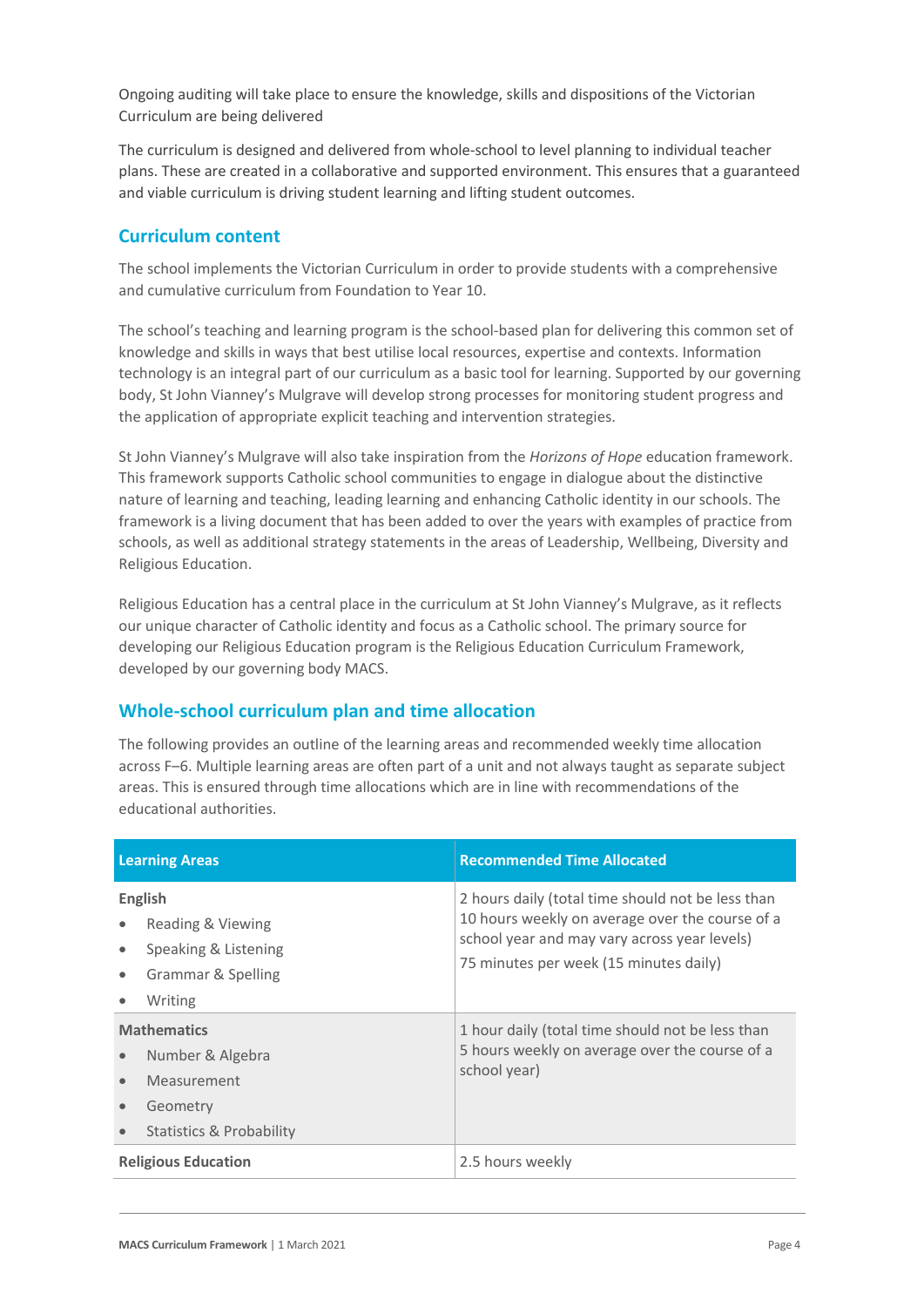| <b>Learning Areas</b>                                                                                                                                                                                                                                                                                                        | <b>Recommended Time Allocated</b>                                                                                                                                                                                                                                                                                                                                                            |
|------------------------------------------------------------------------------------------------------------------------------------------------------------------------------------------------------------------------------------------------------------------------------------------------------------------------------|----------------------------------------------------------------------------------------------------------------------------------------------------------------------------------------------------------------------------------------------------------------------------------------------------------------------------------------------------------------------------------------------|
| <b>Health &amp; Physical Education</b>                                                                                                                                                                                                                                                                                       | 1.5 hours weekly                                                                                                                                                                                                                                                                                                                                                                             |
| Arts                                                                                                                                                                                                                                                                                                                         | 1 hour weekly                                                                                                                                                                                                                                                                                                                                                                                |
| <b>Humanities</b><br>Civics & Citizenship<br>Economics<br>Geography<br>History<br><b>Science</b><br>Science as a Human Endeavour<br><b>Farth Science</b><br>$\bullet$<br><b>Biological Science</b><br><b>Chemical Science</b><br><b>Physical Science</b><br><b>Technology</b><br>Design & Technology<br>Digital Technologies | 3 hours and 15 minutes weekly<br>The learning areas of Humanities, Science, Health<br>& Physical Education, and Technology will be<br>taught, ensuring an average of 3 hours weekly<br>over the course of a school year.<br>This is through the focus of the integrated unit of<br>work using an inquiry approach developed under<br>the St John Vianney's Mulgrave Conceptual<br>Framework. |
| <b>TOTAL</b>                                                                                                                                                                                                                                                                                                                 | 25 hours weekly                                                                                                                                                                                                                                                                                                                                                                              |

### **Capabilities**

The Victorian Curriculum includes both knowledge and skills. It is expected that the skills and knowledge defined in the capabilities will be developed, practised, deployed and demonstrated by students in and through their learning across the curriculum:

- Critical & Creative Thinking
- Ethical
- Intercultural
- Personal & Social.

The skills and knowledge defined in the capabilities will be developed in student learning across the curriculum areas where it is relevant and authentic to do so.

### **Curriculum organisation and implementation**

The school's planning for curriculum draws on the Victorian Curriculum and Assessment Authority (VCAA) curriculum planning site for age-appropriate content, sequential learning patterns, and interrelated aspects of the content and skills and of the desired learning capabilities. Refer to the Pedagogical Framework.

All content is developed using the following documents:

- St John Vianney's Mulgrave policies for each of the learning areas
- St John Vianney's Mulgrave Religious Education Scope and Sequence: Religious Education Curriculum Framework
- Victorian Curriculum F–10
- Statement of Philosophy.